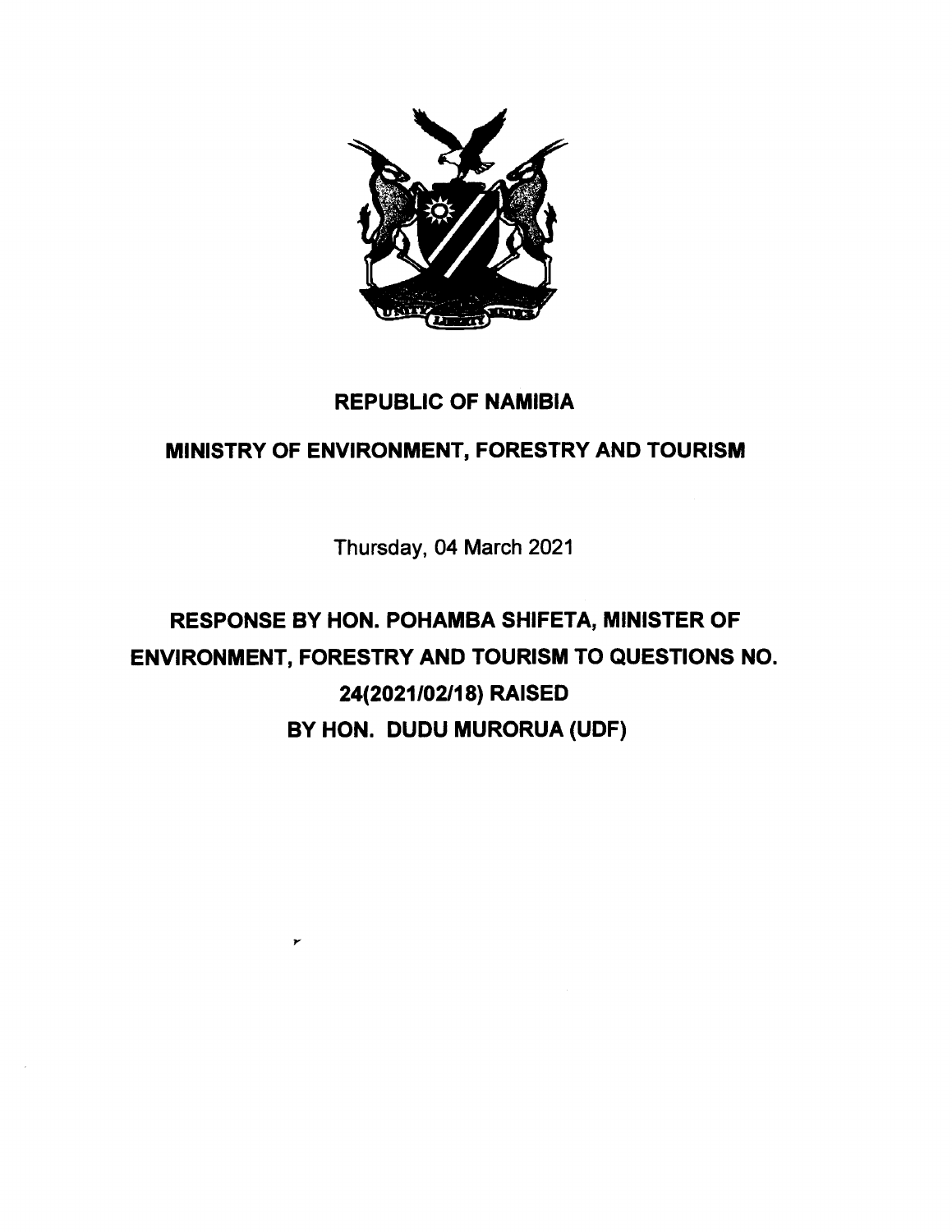I thank you for the opportunity to address this august House on the detailed questions brought forward by Hon. Murorua on issues relating to Human Wildlife Conflict.

Hon. Speaker,

Before I answer the questions posed by Hon. Murorua, kindly permit me to first give some background to this subject matter and to clarify important issues surrounding this matter.

Namibia has adopted a number of innovative approaches to achieve biodiversity conservation, economic development and improved community livelihoods.

Due to the commitment shown by Namibians, there has been a remarkable recovery and increase of wildlife populations, including key predator species and internationally threatened or endangered species such as elephant and black rhinoceros.

Despite these successes, the Government recognizes that living with wildlife often carries a cost, with increased wildlife populations and expanded ranges into communal and freehold farming areas resulting in more frequent conflicts between people and wild animals, particularly elephants and predators in many areas.

This has resulted in livestock and crop losses, damage to water installations and, in some instances, loss of human lives. There is therefore an urgent need to reduce the impacts of Human-Wildlife Conflict on our most vulnerable citizens.

We also recognize that such conflicts have always existed where people and wildlife live together and may continue to do so in the future. This means that it will not be possible to eradicate all conflict, but that conflict has to be managed in the most effective and efficient ways possible.

It has thus far been impossible for the Government to pursue a policy of direct compensation to individual farmers because of the estimated cost of damage caused by wildlife across the country, and more importantly, the administrative problems that a compensation scheme presents. It should also be recognized that people and wildlife live in an interconnected and dynamic environment, that land use patterns are changing and that wildlife distribution patterns equally are changing, as populations recover and recolonize former parts of their distribution areas.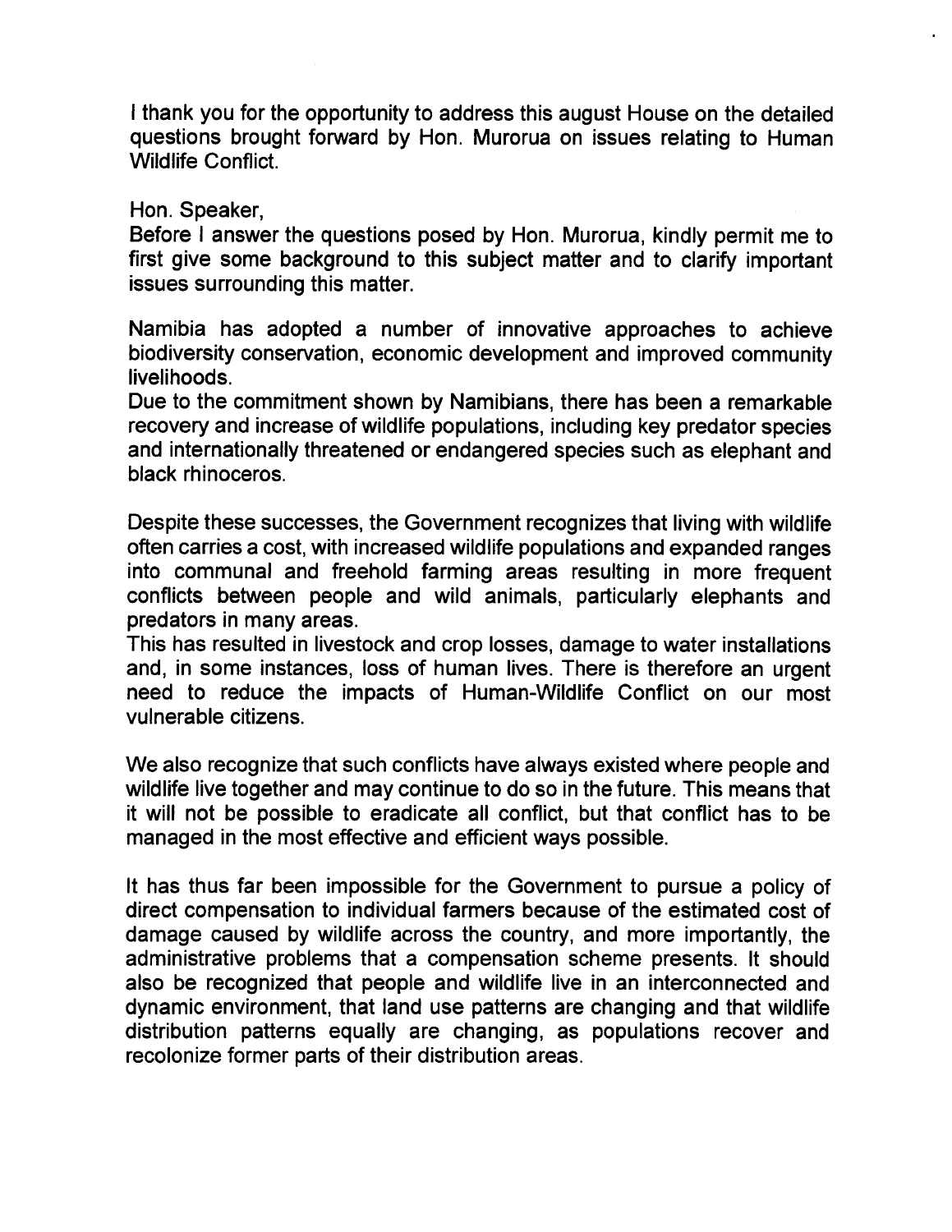It is for these purposes that the National Policy on Human Wildlife Conflict Management was developed in 2009 to manage human wildlife conflict in a way that recognizes the rights and development needs of local communities while at the same time recognizing the need to promote biodiversity conservation. This policy has been revised and updated in 2018 to reflect changing circumstances, new thinking regarding HWC and the results of experience in addressing HWC management issues on the ground over the past years.

That being said, Hon. Speaker, allow me to respond in brief to the specific questions raised by Hon Murorua.

#### **Question 1**

#### **How are the directly affected members of the Namibia society in both the communal and commercial farming sectors going to benefit from the sale of these elephants?**

#### **Answer:**

The areas in which the elephants will be captured have been identified as critical hotspots with regard to Human Wildlife Conflict and these areas will see a definite reduction in elephant incursions that normally result in damages to water infrastructure equipment, buildings, fences, cattle posts and the destruction of crops.

Money generated from the sale of these elephants will be paid over to the Game Products Trust Fund (GPTF). This money would then be available through the Human Wildlife Conflict Self Reliance Scheme in order to offset for loss of life (funeral expenses and related costs), injuries to persons, livestock losses and crop damages caused by wild animals.

The Ministry of Environment, Forestry and Tourism has and will continue to support, through revenue generated from the sale of these elephants. provide affected farmers with the necessary relief in replacing and rehabilitating damaged infrastructure.

Additionally, the Ministry will continue to provide new infrastructure such as water tanks, construct protection walls, drilling and equipping new bore holes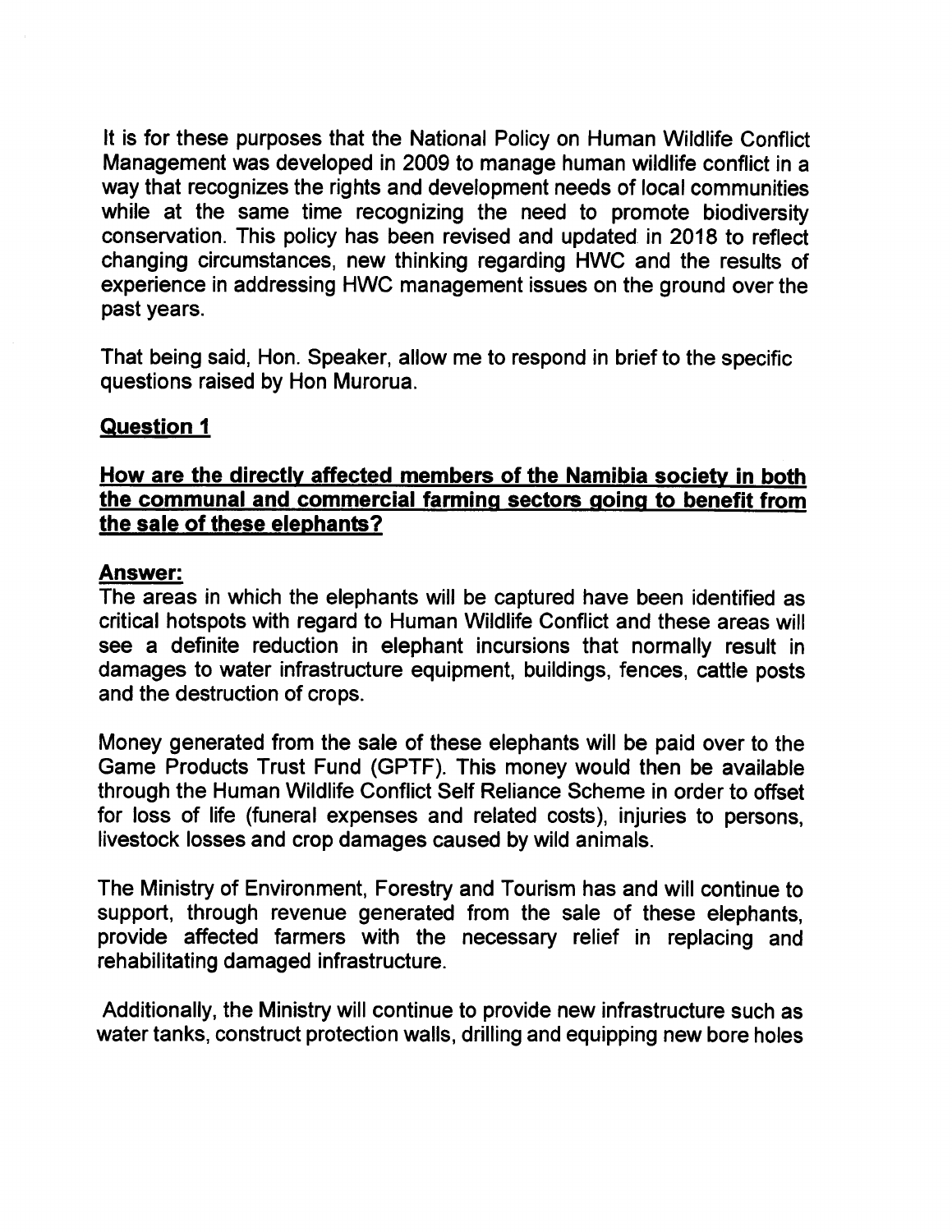project document. Furthermore, as per established project management arrangements, the Green Climate Fund does not advance the whole project value amount to the accredited entity at once, but rather disburses the funds in phases. I am pleased to inform this august House that N\$ 53 million has been disbursed to the IREMA project so far of which just over N\$52 million has been spent and that the project has made substantial progress in terms of implementation since its launch on 14<sup>th</sup> June 2019 at Warmquelle. To this end:

1. Rehabilitation of Green Schemes at settlements of Warmquelle and Khowarib, covering an area of 21 hectares, has officially commenced and the contract was awarded in November 2020. The rehabilitation of the green schemes, which includes fencing, the rehabilitation of the three boreholes and a six km galvanized pipeline, installation of drip irrigation systems, construction of horticulture and fodder storage facilities and renovation of the water reservoir, construction of ablution facilities, workers houses and security check points represents a major milestone of this project implementation. The total cost to rehabilitate both green schemes is N\$ 32 Million.

The site handover on the 24<sup>th</sup> November 2020 at Warmquelle paved way for commencement of the preparatory work, which comprised of the following:

- a) Community profiling to determine the skills level of Warmquelle and Khowarib communities, which started in December 2020 and completed in January 2021.
- b) Removal of old fences from the sites (Warmquelle and Khowarib), started in December and completed in January 2021.
- c) Removal of old irrigations systems at Warmquelle in January 2021
- d) Land clearing at both Green Schemes to put new irrigation systems
- e) Digging of trenches to receive new irrigation at Warmquelle is in progress and is expected to complete by the  $21^{st}$  March 2021.
- f) All multidisciplinary designs are complete and waiting for approval by the Executing Entity, which is the Ministry of Agriculture, Water and Land Reform. The approval of the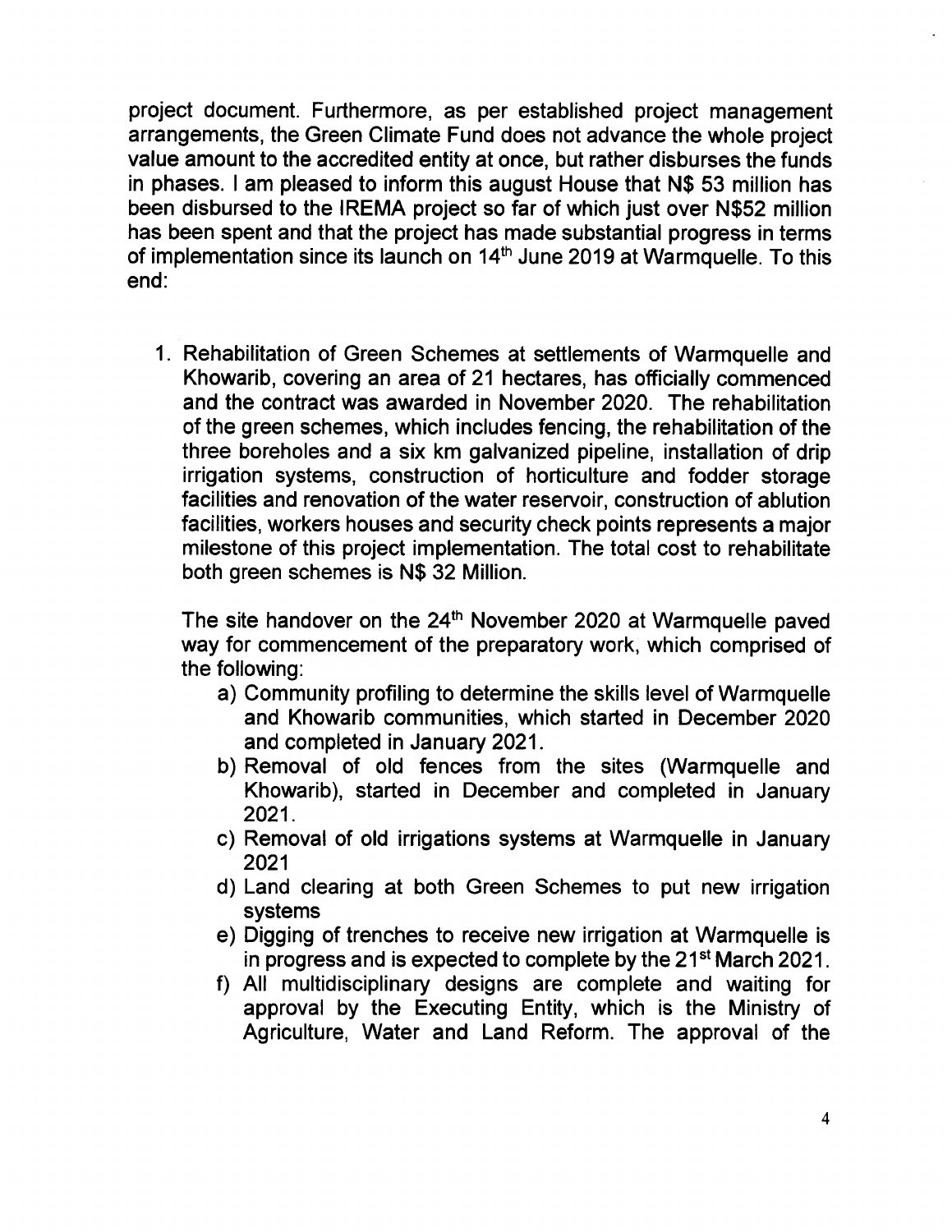construction designs will be followed by the construction works for the bulk water supply and storage facilities

2. On 4 November 2020, the project through the Ministry of Agriculture, Water and Land Reform facilitated an official handover of 425 goats to twenty (20) vulnerable farmers, at Khorixas. This event was officiated by the Hon. Minister of Agriculture, Water and Land Reform, Hon. Calle Schlettwein along with the Hon. Governor of Kunene Region, Hon. Marius Sheya. Each farmer received 20 does (female goats) and one buck (male goat). The value of these goats is N\$900 000.00, including a basic animal health starter pack of vaccination that each farmer received. To ensure productivity of the small stock received, the project team together with technical staff members from the Ministry of Agriculture Water and Land Reform in collaboration with Agribank's Advisory Services Division offered a three days training that provided both theoretical and practical skills to the beneficiaries from the  $8<sup>th</sup>$  to 10<sup>th</sup> February 2021, at Khorixas.

Hon. Members, the selection process of these first twenty (20) beneficiaries was executed by constituencies committees comprised of representatives of various constituency structures including traditional authorities, Farmers Associations, while the Ministry of Agriculture, Water and Land Reform and the project staff oversaw the process. Again, the list of beneficiaries with their contact details is available on request.

- 3. Furthermore, with the permission of the Ministry of Agriculture, Water and Land Reform, the project procured drought relief fodder, which included 2,940 grass bales, 1,764 Lucerne bales, 588 bush improvers lick bags valued at N\$ 1.2 Million. This fodder was delivered at the Agricultural Development Centers (ADCs) in Kunene Region, from which it was further distributed to 2,500 farmers as part of the project's interim intervention in supporting farmers to cope with the devastating and prolonged drought experienced in the region. The list of these beneficiaries with their contact details is available on request.
- 4. Hon. Members, during October 2020, the project procured 300 Energy Fuel Efficient Stoves from the Ongwendiva Rural Development Centre valued at N\$1.5 million that promotes climate-smart cooking. The distribution of these stoves to vulnerable households in Kunene Region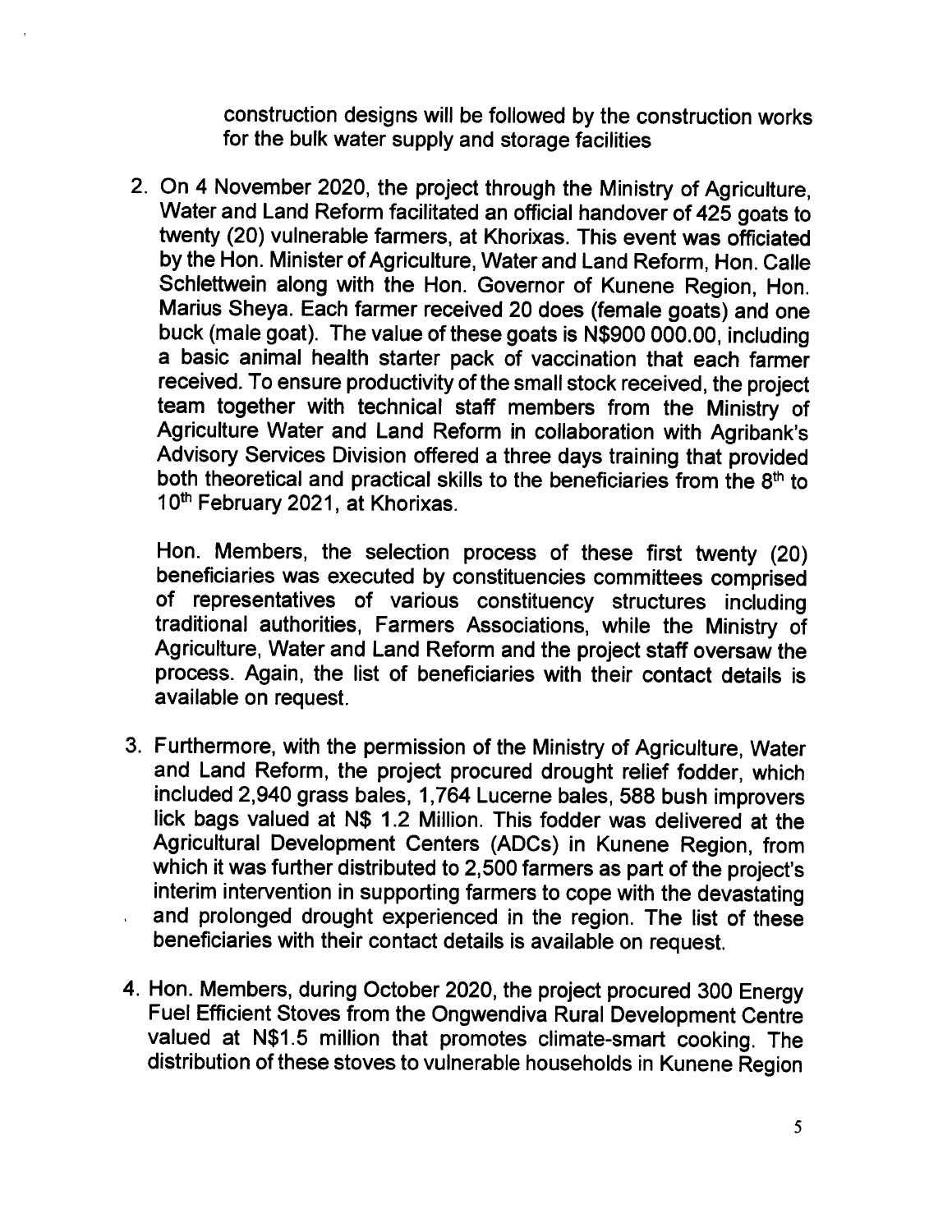is currently ongoing. This is a three-in-one energy-efficient stove that cooks, bakes/roasts, and heats up water. Hence, making life much easier for rural people, especially for those with less access to firewood.

- 5. In addition, the project has finalized the procurement process of the tender to revamp Sesfontein Community Garden at the cost of N\$ 14 Million. As I speak now, the successful contractor is on site. More than 80 vulnerable households (small scale crop farmers) will benefit from this intervention. I should also mention here that, the participation of local entrepreneurs in these tenders was highly encouraged.
- 6. Similarly, the procurement process to establish a community garden at Fransfontein at the value of N\$ 12 Million is at an advanced stage. This will entail construction of a storage facility for horticultural produce. The Environmental Investment Fund of Namibia will finalize this contract before end of March 2021.
- 7. Furthermore, the project procured and distributed certified seeds of drought-tolerant high-value crop varieties, valued at N\$ 500,000.00, to more than 1000 vulnerable farmers during the *2020/2021* cropping season. The quantity of procured seed are as follows: Cabbage (110 000 seeds), Watermelon (30.5kg), pumpkin (40kg), onion (25kg), tomatoes (40kg), Green paper (40kg), carrots (40.5kg), Lucerne (150kg), spinach (100kg) and beetroot (80.4kg). With this intervention, farmers are able to plant on time to catch the first rain. This project's activity complements the National Horticulture Programme initiative of MAWLR.
- 8. The procurement process for the consultancy to develop Early Warning Systems tailored for the Kunene Region has been finalized. The inception of this work is expected to commence before end of March 2021. This work will be done at the cost of approximately N\$800, 000.00
- 9. Finally, the procurement process for the consultancy to undertake a Disaster Risk Reduction assessment for Kunene region and training of the regional stakeholders on disaster risk reduction has been finalized. This consultancy is valued at N\$ 450,000.00.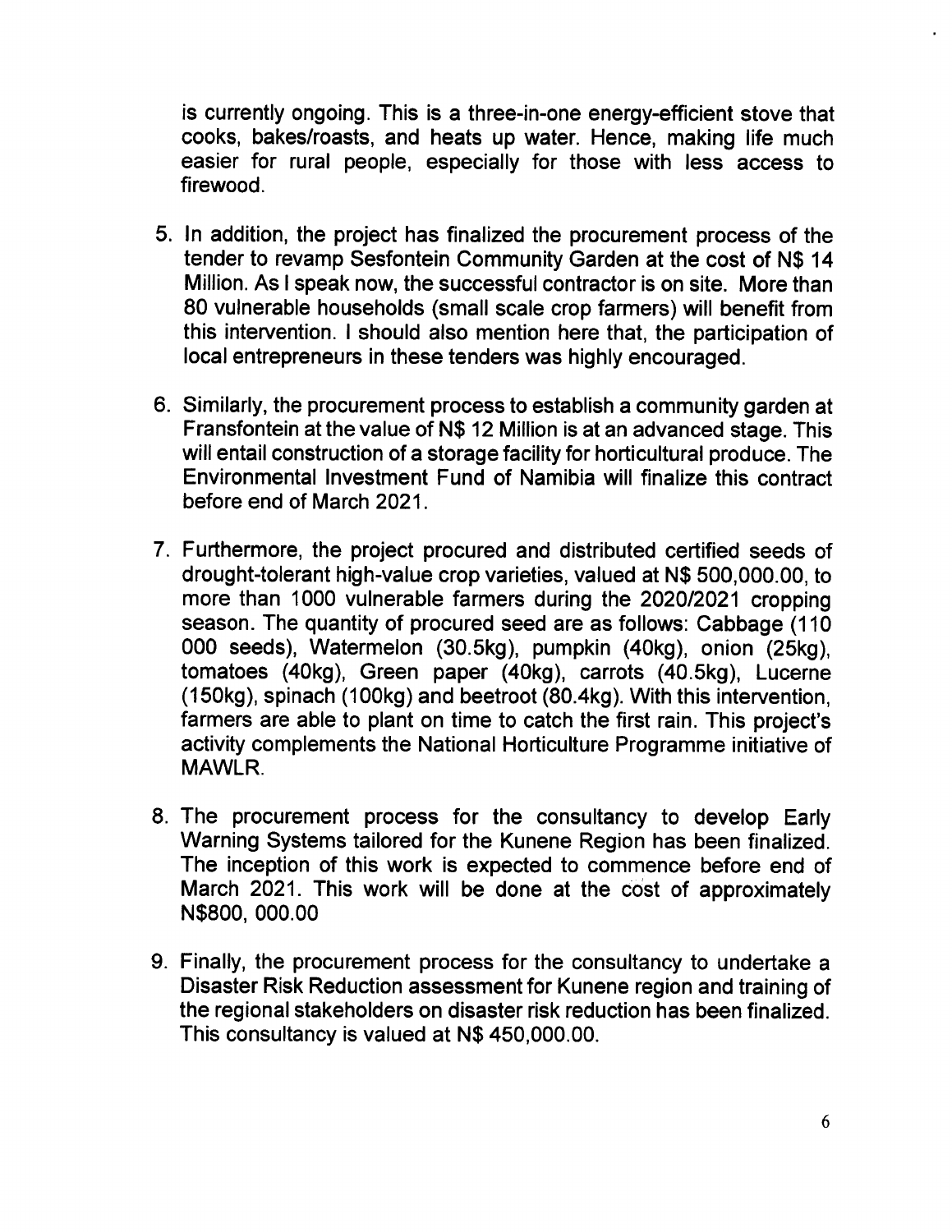### Question 2

The project was supposed to be implemented by the Ministry of Agriculture, Water and Forestry and was expected to benefit forty-four thousand four hundred and forty (4440) small farmers and their families. Did the Ministry of Agriculture ensured to implement this project, and can you provide the list of all beneficiaries, and names of farms /project individuals that secured funding and the amounts thus far?

### Answer:

I am pleased to inform you, Hon. Speaker that the implementation of the project is well on track to reaching the number of beneficiaries alluded to by Hon. Seibeb.

Honourable members, it is important to emphasize that these resource-poor rural farmers are extremely vulnerable to the negative impacts of climate change due to the recurrent devastating droughts in the Kunene Region.

The project is under the full supervision and strategic guidance of the Executing Entity (Ministry of Agriculture, Water and Land Reform). So far, a total fourteen thousand (14 000) smallholder farmers, of which four thousand and seventeen (4017) are direct beneficiaries, benefited from the project. The list of all the direct beneficiaries is available upon request from the Environmental Investment Fund of Namibia.

Let me further inform Hon. Seibeb, that the project took a participatory and community-based approach to ensure autonomous community-led solutions. Additionally, there were some high-level stakeholder engagements and consultations done during the inception phase. This approach helped the project to prioritize its activities, lobby stakeholders' support, and most importantly align activities to the needs of the targeted populations.

Hon. Speaker,

Allow me to inform the house that the Ministry of Agriculture, Water and Land Reform (MAWLR) is responsible for the overall coordination, governance and management of the project as an Executing Entity. The Environmental